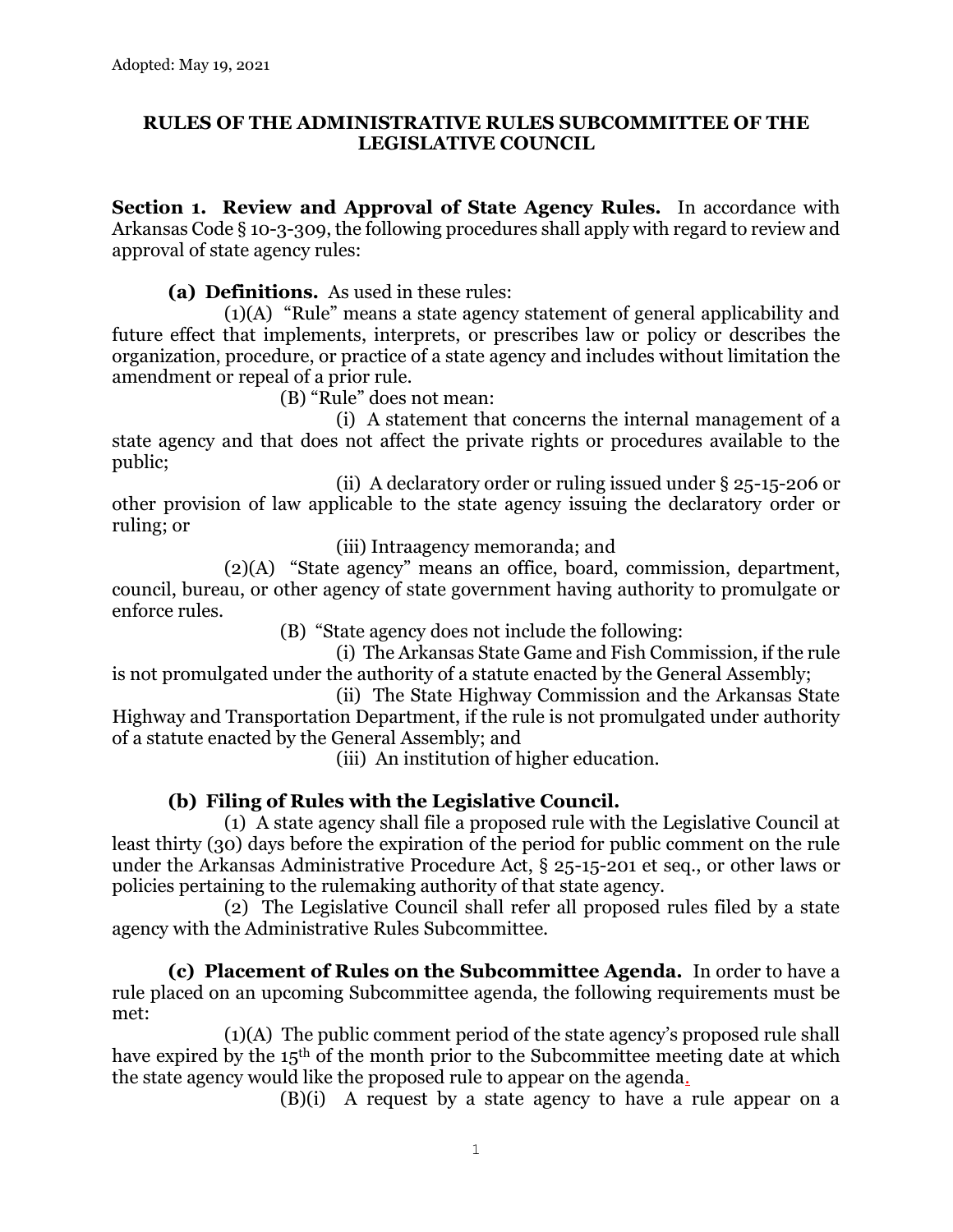Subcommittee agenda when the public comment period of the state agency's proposed rule had not expired by the 15th of the month prior to that subcommittee meeting date, shall be accompanied by a statement as to why the rule cannot wait to be heard at the next regularly scheduled meeting of the Subcommittee.

(ii) The rule may only be considered by the Subcommittee upon a vote to suspend the rules, which requires an affirmative vote of two-thirds  $(2/3)$ of a quorum. Upon passage of the motion to suspend the rules, the Subcommittee may take up consideration of the rule; and

(2) The state agency shall provide the Subcommittee staff by the  $15<sup>th</sup>$  of the month prior to the Subcommittee meeting date with the following information, which is in addition to the information previously required to have been submitted under subsection (d) of this Rule:

(A) A public comment summary that includes for each comment received: the name of the commenter, if known; a summary of the comment; and a response by the agency to the comment;

(B) A revised markup of the proposed rule that shows changes, if any, that were made subsequent to the initial rule filing with the Subcommittee; and

(C) Any additional information requested by the Legislative Council, including without limitation the state agency's responses to any questions and comments submitted to the state agency by Subcommittee staff concerning the proposed rule.

**(d) Materials to be Provided by a State Agency When Filing a Rule.** Upon filing of a proposed rule with the Subcommittee, the state agency shall submit the following documentation:

(1) A completed questionnaire on a form approved by the Legislative Council;

(2) A financial impact statement, as required by Arkansas Code § 25-15- 204, on a form approved by the Legislative Council;

(3) A summary of the proposed rule; and

(4) The proposed rule and any markup to the proposed rule.

**(e) Public Comment.** When conducting its review of a state agency rule, the Subcommittee shall allow members of the public a reasonable opportunity to comment on the proposed rule.

## **(f) Review and Approval.**

(1) Except as set forth in subsection (f)(6) of this Rule, upon conclusion of its review of the proposed rule, the Chair of the Subcommittee shall state, "Without objection, the rule is considered reviewed and approved."

(2) At this point, the rule is considered reviewed and approved, pending Legislative Council final action, unless a majority of a quorum present at the Subcommittee meeting request that the Subcommittee vote on the issue of approving the rule.

(3)(A) At the time that the motion is made to vote regarding approval, the member making the motion shall state the grounds upon which approval should be denied.

(B) The only viable grounds for not approving a rule shall be if the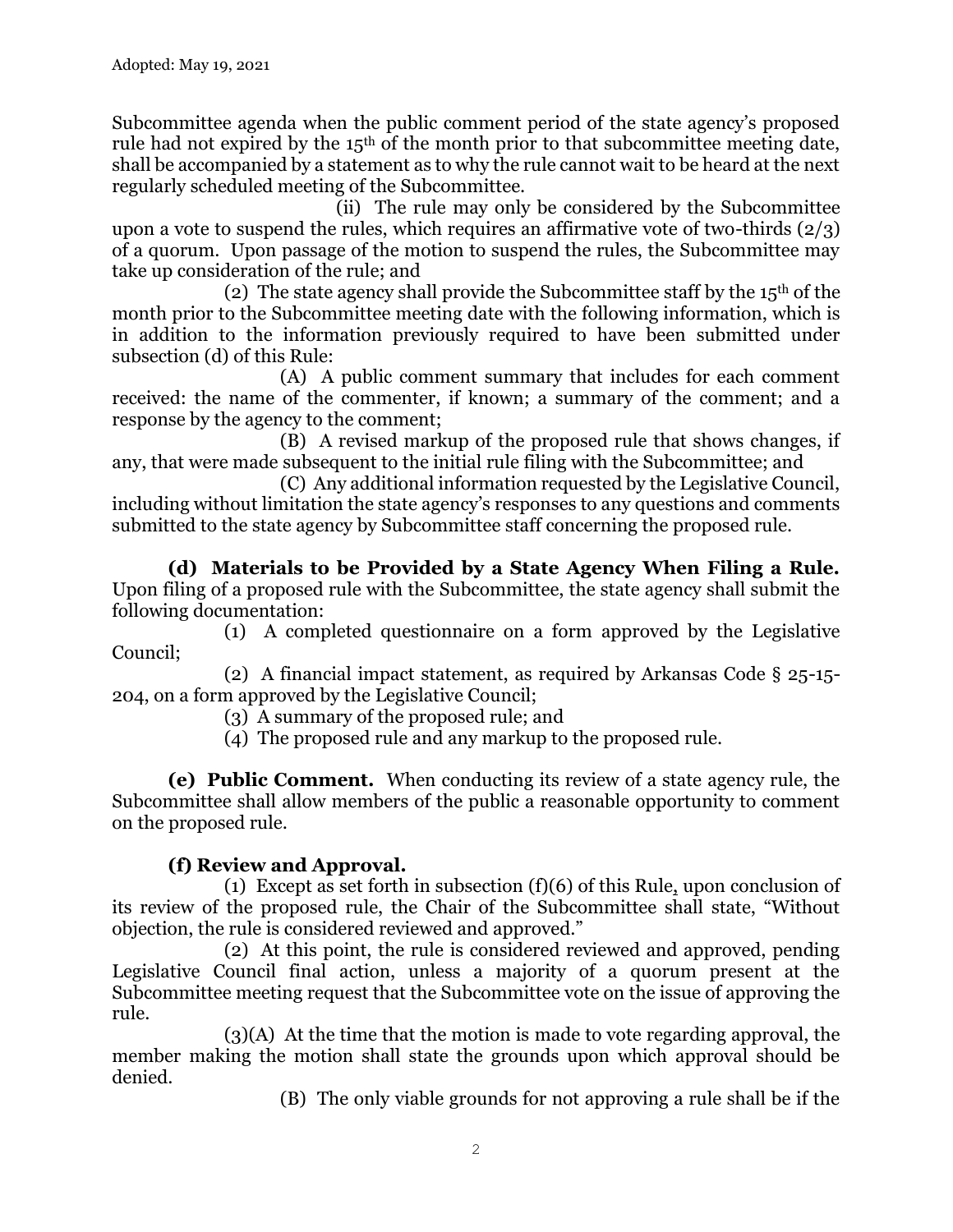rule is found to be inconsistent with state or federal law or with legislative intent.

(C) If a rule contains a fee or penalty promulgated in accordance with Arkansas Code § 25-15-105, the Subcommittee may choose not to approve the rule for any reason, and is not required to state the grounds for not approving.

(4) If the Subcommittee votes on the issue of approving the proposed rule, the proposed rule shall be considered approved unless a majority of a quorum present vote for the rule to not be approved.

(5)(A) The Subcommittee shall not exercise line-item review and approval of a proposed rule. Review and approval of the proposed rule shall apply to the entire proposed rule as submitted by the state agency.

(B) If a state agency presenting a proposed rule to the Subcommittee indicates its intent or agreement to revise a proposed rule in response to discussions by the Subcommittee, and revision of the rule in such a manner would not violate any of the requirements of the Administrative Procedure Act, the Subcommittee may review and approve the proposed rule with the revisions agreed to by the state agency.

(6)(A) A proposed rule submitted by the State Board of Health under Arkansas Code § 20-7-604(d)(2)(D), concerning exemptions from the requirements of the Prescription Drug Monitoring Program, shall be considered reviewed and approved by the Subcommittee upon an affirmative vote of three-fourths  $(3/4)$  of the members present when a quorum is present.

(B) When considering a rule submitted under this subsection (f)(6)(A), the requirement to state the grounds for not approving a rule under subsection  $(f)(3)(B)$  shall not apply.

(7)(A) [Effective July 24, 2019] If enacted legislation requires or results in more than one (1) state agency adopting, amending, or repealing rules on a similar subject matter:

(i) A state agency or a member of the General Assembly may request that all proposed rules filed with the Legislative Council regarding the enacted legislation be grouped together and considered as a single group;

(ii) A request to group the proposed rules shall be submitted in writing to one of the co-chairs of the Subcommittee at least one (1) business day prior to the meeting of the Subcommittee at which the rules will be considered; and

(iii) Approval of a request to group proposed rules shall be by affirmative vote of a majority of the members present when a quorum is present.

(B) If the proposed rules are grouped together under subdivision  $(f)(7)(A)$  of this section for review, the Subcommittee may:

(i) Separate the proposed rules at the request of a member of the General Assembly or one (1) of the state agencies that promulgated the proposed rules; and

(ii) Elect to consider one (1) or more of the proposed rules separated from the group.

# **(g) Referral of Proposed Rules.**

(1)(A) The Subcommittee may refer a rule to a committee of the General Assembly or another subcommittee of the Legislative Council for the committee's or subcommittee's consideration.

(B) However, in doing so, the Subcommittee shall not delegate its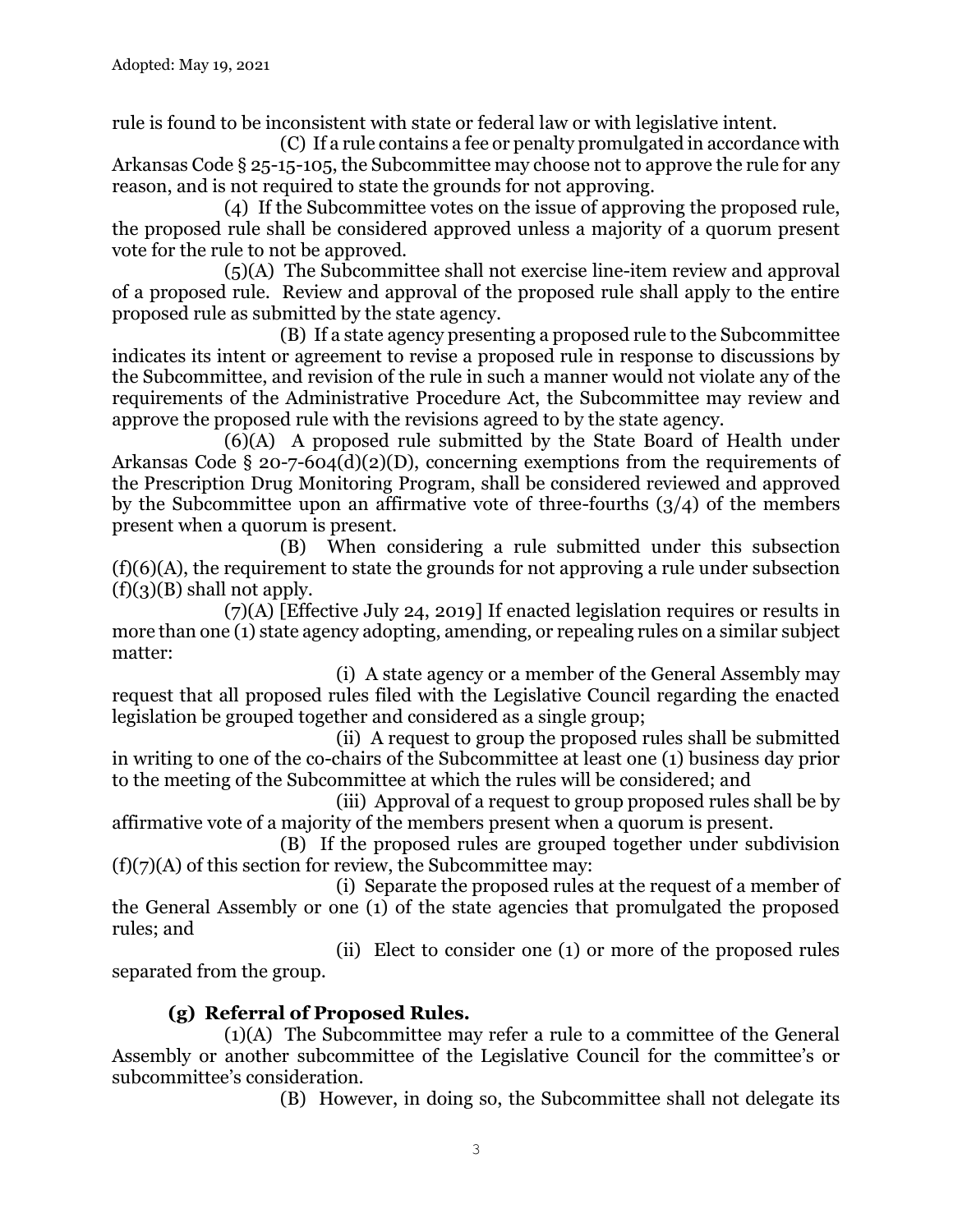authority to review and approve a rule to that committee or subcommittee.

(2) After the referred rule is presented to a committee of the General Assembly or subcommittee of the Legislative Council and considered, the committee or subcommittee to whom the rule was referred may provide its views and opinions on the rule to the Subcommittee.

(3) Either chair of the Subcommittee may determine that there is an undue delay in the review of the proposed rule by the committee or subcommittee to which it was referred and recall the proposed rule in order to begin the review and approval process by the Subcommittee.

#### **(h) Statutory Requirement for Review by a Specific Subject Matter Committee.**

(1) If a statute requires a proposed rule to be reviewed or considered by a specific subject matter committee or subcommittee, the subject matter committee or subcommittee shall consider the proposed rule before the Subcommittee undertakes review and approval of the proposed rule.

(2)(A) Either chair of the Subcommittee may waive the requirement of subsection  $(h)(1)$  if he or she determines that prior review by the subject matter committee or subcommittee will or has already resulted in an undue delay in the review and approval process.

(B) A waiver shall not be granted if the state agency has not provided the required information under subsections (c)(2) and (d) of this Rule.

(C) Issuance of a waiver by either chair of the Subcommittee does not remove the statutory requirement of review or consideration by the subject matter committee or subcommittee, and the state agency shall still comply with all statutory requirements regarding review by legislative committees.

**(i) Review and Approval of Emergency Rules.** The following procedures apply with regard to the review and approval of proposed emergency rules:

(1) A state agency shall file a proposed emergency rule with the Executive Subcommittee of the Legislative Council.

(2) A proposed emergency rule may be considered reviewed and approved by the Executive Subcommittee in one of two ways:

(A)(i) The proposed emergency rule is reviewed and approved at a meeting of the Executive Subcommittee.

(ii) Upon conclusion of the Executive Subcommittee's review of the proposed emergency rule, the rule shall be considered approved unless a majority of a quorum present request a vote regarding approval of the proposed emergency rule. If the Executive Subcommittee votes on the issue of approval, the proposed emergency rule shall be approved unless a majority of a quorum present vote for the proposed emergency rule not to be approved.

 $(iii)(a)$  At the time that the motion is made to vote regarding approval, the member making the motion shall state the grounds upon which approval should be denied.

*(b)* The only viable grounds for not approving a rule shall be if the rule is found to be inconsistent with state or federal law or legislative intent. *(c)* If an emergency rule contains a fee or penalty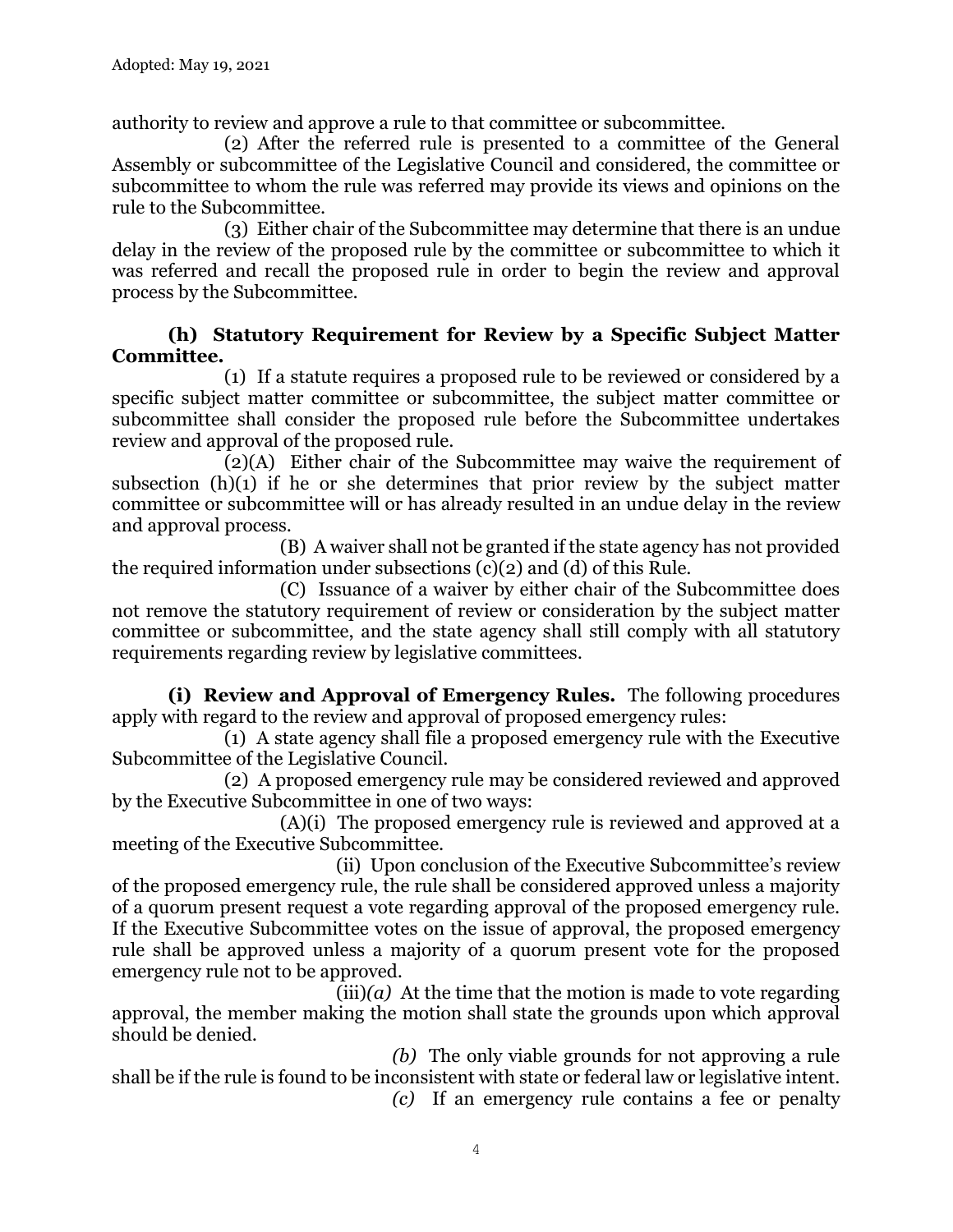promulgated in accordance with Arkansas Code § 25-15-105, the Executive Subcommittee may choose not to approve the rule for any reason, and is not required to state the grounds for not approving.

(B) A majority or more of the members of the Executive Subcommittee approve the proposed emergency rule in writing.

(3)(A) If possible, the proposed emergency rule shall be sent electronically to the members of the Legislative Council at least one (1) day before the Executive Subcommittee considers the emergency rule for review and approval.

(B) Either chair of the Legislative Council or a majority of the members of Legislative Council may call a meeting to be held within one (1) day after review and approval by the Executive Subcommittee of the emergency rule to request reconsideration of the emergency rule by the Executive Subcommittee.

(4) A proposed emergency rule approved by the Executive Subcommittee shall be reported to the Administrative Rules and Regulations Subcommittee and to the Legislative Council.

#### **(j) Review and Approval of Rules Concerning Occupational Licensure of Active Duty Service Members, Returning Military Veterans, and Their Spouses.**

(1) An occupational licensing entity requesting review and approval of proposed rules recommending an expedited process and procedure for occupational licensure of active duty service members, returning military veterans, and their spouses shall file the proposed rules with the Subcommittee before the proposed rules are promulgated under the Administrative Procedure Act, Arkansas Code § 25-15-201, et seq.

(2) If an occupational licensing entity files proposed rules recommending an expedited process and procedure for occupational licensure of active duty service members, returning military veterans, and their spouses, pursuant to Arkansas Code § 17-4-101, *et seq*., with the Legislative Council, the Subcommittee shall:

(A) Review the proposed rules of the occupational licensing entity as submitted for public comment at least thirty (30) days before the public comment period ends; and

(B) Conduct a review and approval process regarding the proposed

rules based on:

(i) A determination of whether the expedited process and procedure provide the least restrictive means of accomplishing occupational licensure; and

(ii) Any other criteria the Subcommittee determines necessary to achieve the objectives of Arkansas Code § 17-4-101, *et seq*.

## **(k) Promulgation of Rules Following a Regular Session.**

(1) No later than sixty (60) days following the sine die adjournment of a regular session of the General Assembly, the Bureau of Legislative Research shall file with the Subcommittee a report identifying the rules required by newly enacted laws that it has determined shall be filed for adoption on or before June 1 of the year following a regular session of the General Assembly. The report shall only include rules specifically required by a newly enacted law.

(2)(A) The executive head of an agency or his or her designee shall provide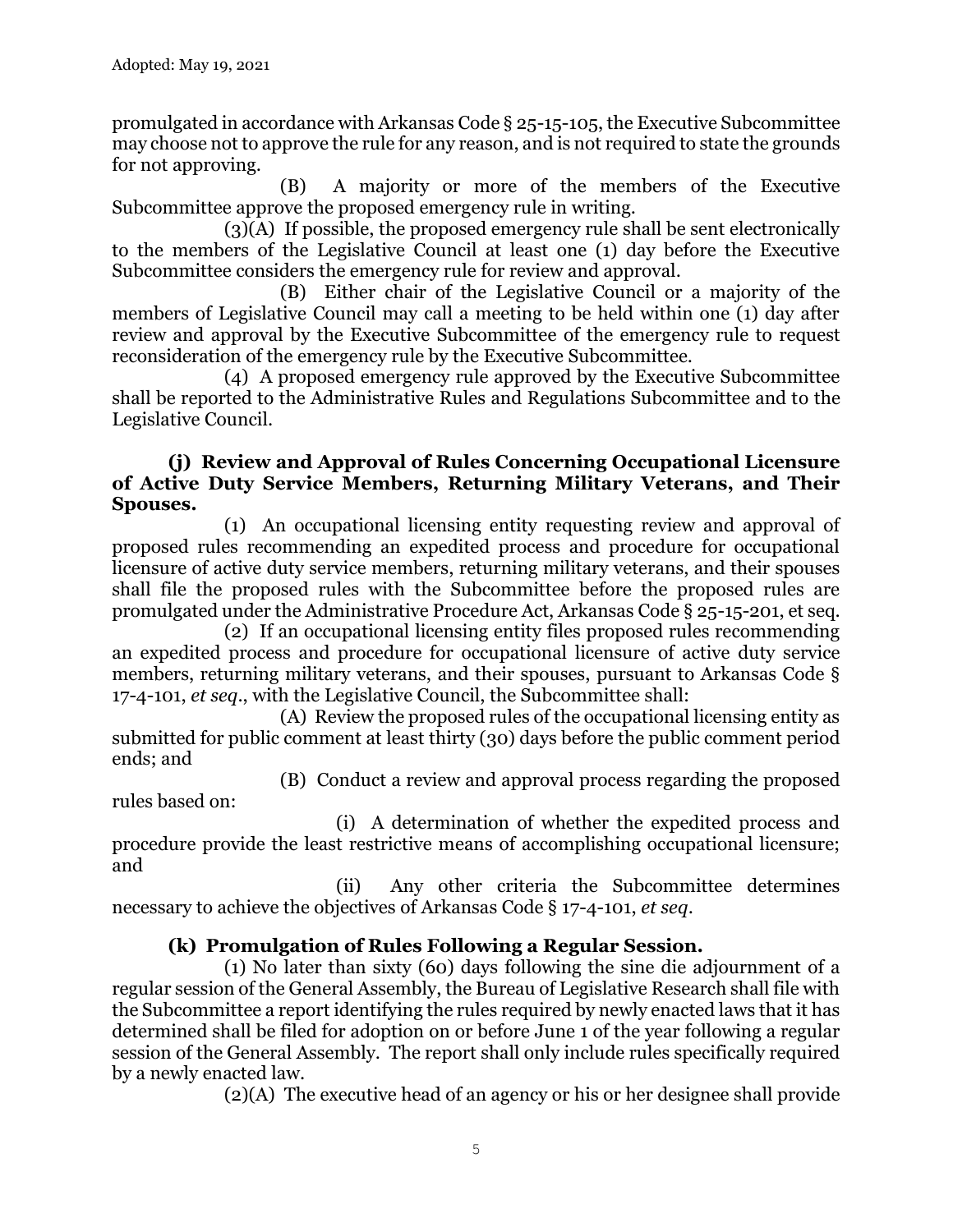monthly written updates to the Subcommittee on the agency's progress in promulgating a rule it determines is required as a result of the agency's review under Arkansas Code §  $25-15-216(a)(1)$ , including without limitation, a rule identified in the report under  $(k)(1)$ until the final version of the new, amended, or repealed rule is filed for adoption with the Secretary of State, which shall be:

(i) On or before June 1 of the year following the regular session or fiscal session at which the law requiring promulgation was enacted; or

(ii) On or before the one hundred eightieth day following sine die adjournment of the special session at which the law requiring promulgation was enacted.

(B)(i) If an agency fails to file the final version of the new, amended, or repealed rule for adoption by the deadlines set out in subdivision  $(k)(2)(A)$  of this rule, the executive head of the agency at issue or his or her designee shall then appear before the Subcommittee on a monthly basis until the final version of the rule is filed for adoption with the Secretary of State.

(ii) The appearance in person required by subdivision  $(k)(2)(B)(i)$  shall be in lieu of a monthly written update.

(iii) When appearing in person before the Subcommittee, the executive head of the agency shall:

*(a)* Describe why the agency has been unable to file the rule for adoption by the deadlines established by Arkansas Code § 25-15-216 (b)(1);

*(b)* Provide an update on the current status of the

necessary rule changes; *(c)* Describe the steps the agency is taking to address

the failure to file the rules for adoption; and *(d)* Provide an anticipated date for when the final

version of the new, amended, or repealed rule will be filed for adoption with the Secretary of State.

(C)(i) An agency shall not be required to appear before the Subcommittee under subdivision  $(k)(2)(B)$  of this rule, if the agency provides the Subcommittee with written notification that the newly enacted law requiring the new, amended, or repealed rule is the subject of litigation.

(ii) The agency shall provide the Subcommittee with written notification when the litigation is resolved.

(D)(i) If an agency believes that a rule required by a newly enacted law is not necessary for the operation of the newly enacted law, the agency may submit a written request to the Subcommittee:

*(a)* Notifying the Subcommittee of the agency's intent to not adopt the required rule; and

*(b)* Requesting that the rule be excluded from the reporting requirements set forth in subdivisions  $(k)(2)(A)-(C)$  of this rule.

(ii) The Subcommittee may, by an affirmative vote of a majority of the members present when a quorum is present, exclude an agency from the requirements of subdivisions  $(k)(2)(A)-(C)$  of this rule if the Subcommittee determines that the required rule is not necessary, including without limitation determining that the required rule would merely restate the newly enacted law.